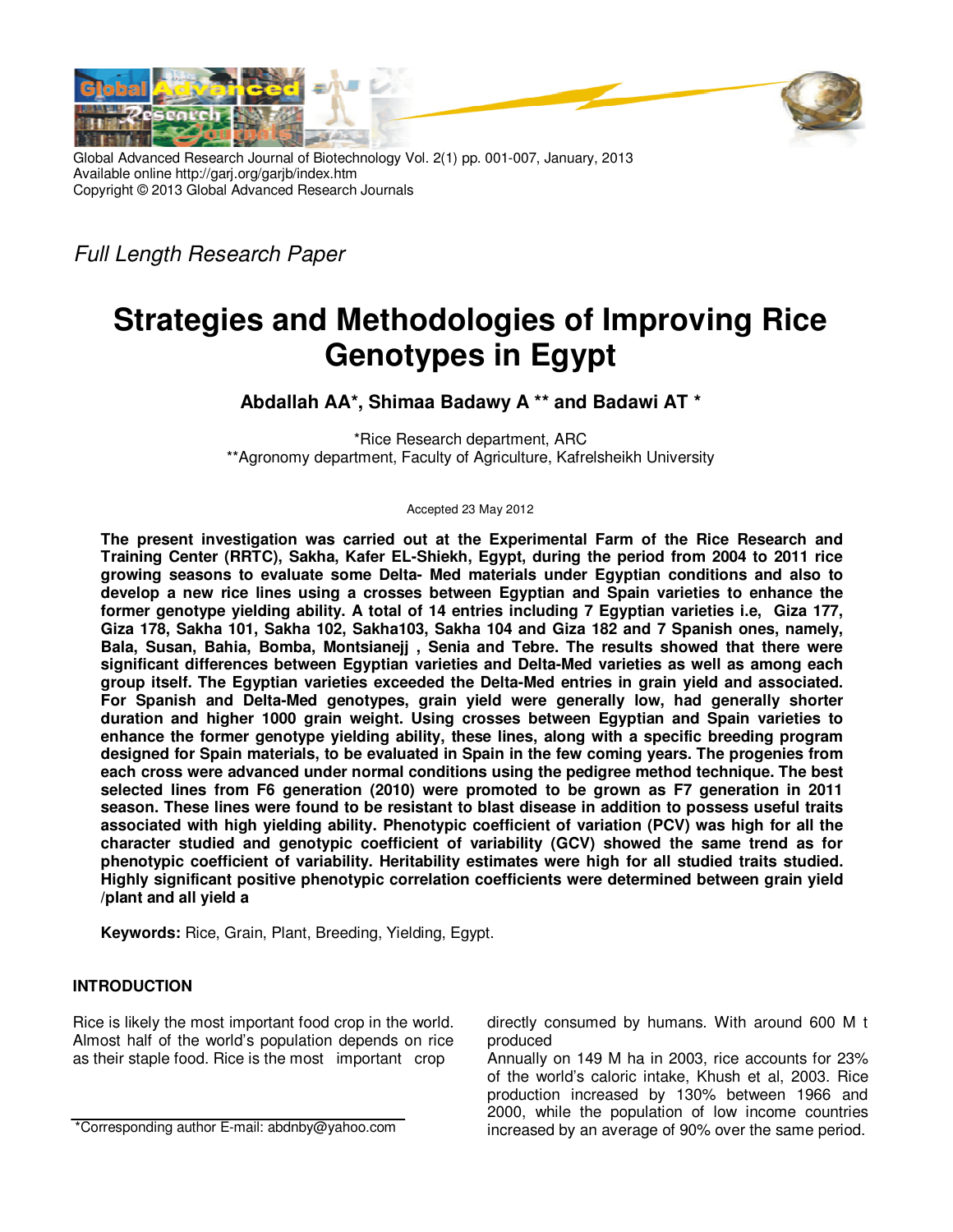The world population is predicted to reach approximately 8 billion by 2030 and there is therefore a need to further increase rice production by 40% in the next 25 years, (IRRI, 1996).

Therefore, to meet the needs of the growing world population, conventional breeding methods need to be combined with recent achievements in rice biotechnology. The rice growing area in Egypt is about half million hectares with a national average yield of 10.00 tons/ ha. This significantly high productivity is mainly due to the development of short duration varieties with a higher yield potential, resistance to biotic and a biotic stresses, better grain quality in combine with an excellent extension network through the national campaign of rice (RRTC. 2007).

As a part of the international co-operation with Delta Med. Countries, an initiative were carried out at the institute of Agroambiental Terres Ebre. Spain, to evaluate six of our newly released varieties, along with four checks in 2004 season. The Egyptian varieties were significantly different in their behavior under Spain conditions. The objectives of the current work is to evaluate some Spain materials under Egyptian conditions and also to start an initiative to develop a new anther culture derived lines using a crosses between Egyptian and Spain varieties to enhance the former genotype yielding ability, these lines, along with a specific breeding program designed for Spain materials, to be evaluated in Spain in the few coming years.

This is supposed to be an example of effective collaboration between two of the Delta-Med countries and to enhance the scientific exchange between the two nations

The objectives of the current work is to evaluate some Delta Med materials under Egyptian conditions and also to develop a new rice lines using a crosses between Egyptian and Spain varieties to enhance the former genotype yielding ability.

## **MATERIALS AND METHODS**

The present investigation was carried out at the Experimental Farm of the Rice Research and Training Center (RRTC), Sakha, Kafer EL-Shiekh, Egypt, during three successive rice growing seasons 2005, 2006 and 2007 to evaluate some Delta Med materials under Egyptian conditions and also to develop a new rice lines using a crosses between Egyptian and Spain varieties to enhance the former genotype yielding ability.

A total of 14 entries including 7 Egyptian varieties i.e, Giza 177, Giza 178, Sakha 101, Sakha 102, Sakha103, Sakha 104 and Giza 182 and 7 spanish ones, namely, Bala, Susan, Bahia, Bomba,

Montsianejj, Senia and Tebre. The tested materials were grown in randomized complete block design (RCBD) with three replications, each plot were 7 rows 5 m long with a plant spacing 20 X20 cm, the nurseries were raised till age of 30 days, then, they were transplanted with 2-3 seedling / hill. The fertilization was applied as recommended rate and time of application. These genotypes have a wide range of variation due to their different genetic background. Data was recorded on the grain yield (tons/ ha), heading date (days), no. productive tillers/plant, Plant height(cm), panicle length(cm), panicle weight(g), fertility percentage(%) and 1000 grain weight(g). At first, the data were analyzed by the ordinary analysis of variance to test the significance of differences among the fourteen genotypes. The genotypes mean squares were found to be significant; for all traits studied in their combined data The combined analysis was calculated over the two years to test the interaction of the different genetic components with the two years as two different environmental conditions. Homogeneity test was done followed by Bartlet (1937) before one proceeds with the computations of the combined experiments and the error variances of the tests were homogenous.

In 2005, seeds of the above mentioned varieties were grown in three successive sowing dates with 10 days intervals to overcome the difference of heading date among them. Thirty days after sowing, seedlings of each variety were individually transplanted in the permanent field in three rows, five meters long and 20 cm between plants and rows. Crossing was carried out between some Delta-Med varieties and Egyptian parents to produce F1 hybrid seeds. Bulk emasculation method was practiced by using hot water technique. The hybrid seeds were grown in the winter glass house to produce F1 generations and the normal F1 at the experimental farm at 2006.The list of the crosses made during 2005 rice growing season are presented in Table(1).

In 2006 season, a total of 24 crosses besides their parents were grown in a randomized complete block design (RCBD) with three replications, each replicate consisted of five rows for each parent and F1 cross. Each row was 5 m long and contained 25 hills with 20 cm between rows. Weeds were chemically controlled by applying two liters of Saturn/ feddan four days after transplanting. Nitrogen fertilizer was applied as recommended rate and time of application. The crosses listed in (Table 1) was designed as to fulfill most of our breeding objectives, i.e., yield potential, resistance to biotic stresses, earliness and grain quality parameters. The hybrid seeds of these crosses were divided in two groups, the first was grown in the winter nursery of the glass house of RRTC to be grown as F2 in the Experimental farm of RRTC in 2006. The second group was kept to be grown as F1 generation in 2006.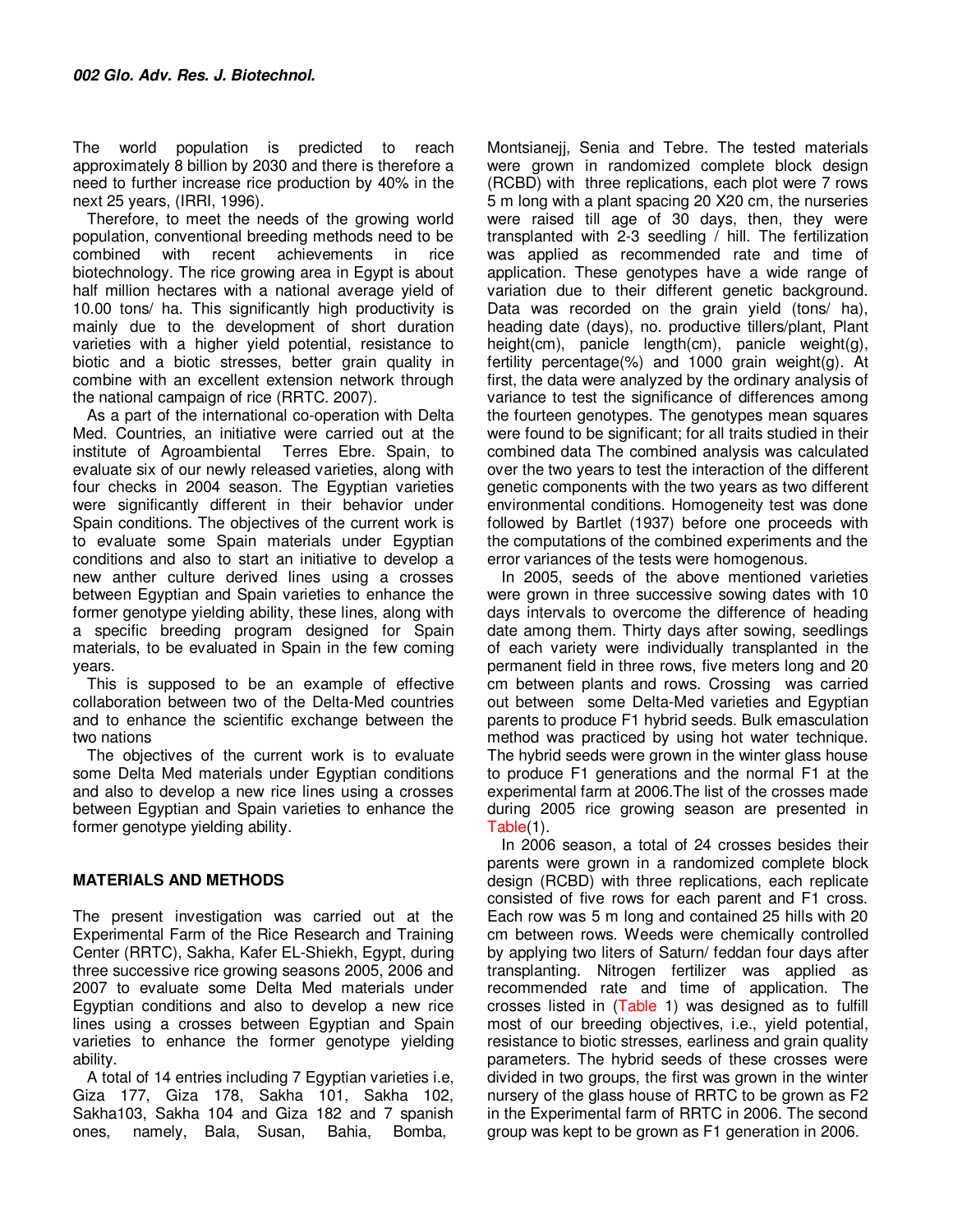| No.             | <b>Crosses</b>              | <b>Source</b>                |
|-----------------|-----------------------------|------------------------------|
| 1               | Bahia / Giza 177            | $NC - 2005 - 51$             |
| $\overline{c}$  | Bahia / Giza 178            | $NC - 2005 - 79$             |
| 3               | Bahia / Sakha 101           | $NC - 2005 - 126$            |
| $\overline{4}$  | Bahia / Sakha 102           | $NC - 2005 - 147$            |
| $\overline{5}$  | Bahia / Sakha 103           | $NC - 2005 - 172$            |
| 6               | Bahia / Sakha 104           | $NC - 2005 - 196$            |
| 7               | Bahia / Egyptian Yasmine    | $\overline{NC} - 2005 - 200$ |
| 8               | Bahia / Yun Len 18          | $NC - 2005 - 229$            |
| $\overline{9}$  | Bahia / Geyhwa 7            | $NC - 2005 - 230$            |
| 10              | Bahia / Onpo 1              | $NC - 2005 - 231$            |
| 11              | Bahia / GZ 6522-15-1-1-3    | $NC - 2005 - 277$            |
| 12              | Bahia / GZ 7842-4-1-3-1     | $NC - 2005 - 317$            |
| $\overline{13}$ | Bahia / CT 9852-B-2-1-2-4PM | $NC - 2005 - 359$            |
| 14              | Bomba / Giza 177            | $NC - 2005 - 52$             |
| 15              | Bomba / GZ 1368-S-5-4       | $NC - 2005 - 100$            |
| 16              | Bomba / Sakha 101           | $NC - 2005 - 127$            |
| 17              | Bomba / Sakha 102           | $NC - 2005 - 148$            |
| $\overline{18}$ | Bomba / Sakha 103           | $\overline{NC}$ - 2005 - 173 |
| $\overline{19}$ | Bomba / Sakha 104           | $NC - 2005 - 197$            |
| 20              | Bomba / Balado              | $NC - 2005 - 228$            |
| 21              | Bomba / GZ 6522-15-1-1-3    | $NC - 2005 - 278$            |
| 22              | Bomba / GZ 7842-4-1-3-1     | $NC - 2005 - 318$            |
| 23              | Bomba / GZ 7456-13-6-5-3-   | $NC - 2005 - 335$            |
| 24              | Bomba / GZ 7563-20-10-8-1   | $NC - 2005 - 381$            |

**Table 1:** list of crosses made during 2005 season between Delta -Med and Egyptian rice varieties

**Table 2**: Mean performance data of Delta-Med materials grown at Sakha, 2010

| Genotype             | Days to<br>heading | Plant<br>height | <b>Panicle</b><br>length | <b>Tillers</b><br>numbers | Grain<br>yield/ha | <b>Fertility</b><br>% | 1000-g-<br>weight |
|----------------------|--------------------|-----------------|--------------------------|---------------------------|-------------------|-----------------------|-------------------|
| <b>Giza 177</b>      | 96.00              | 100.00          | 26.00                    | 20.33                     | 9.98              | 89.10                 | 22.30             |
| Giza178              | 98.00              | 102.00          | 24.60                    | 28.66                     | 10.70             | 94.00                 | 21.90             |
| Giza182              | 106.00             | 98.00           | 23.60                    | 21.66                     | 9.15              | 87.92                 | 23.80             |
| Giza 181             | 112.30             | 110.00          | 27.60                    | 25.00                     | 9.52              | 85.12                 | 26.40             |
| Sakha 101            | 111.00             | 91.00           | 19.60                    | 29.66                     | 11.00             | 93.95                 | 28.80             |
| Sakha102             | 98.00              | 107.00          | 28.60                    | 26.00                     | 9.50              | 95.52                 | 27.40             |
| Sakha103             | 94.00              | 104.00          | 26.00                    | 22.66                     | 9.90              | 86.19                 | 22.10             |
| Sakha104             | 106.00             | 108.00          | 26.30                    | 27.33                     | 10.50             | 93.64                 | 27.60             |
| <b>Bala</b>          | 94.00              | 95.00           | 22.00                    | 25.00                     | 9.31              | 95.54                 | 30.40             |
| Susan                | 94.00              | 74.60           | 21.60                    | 23.33                     | 7.79              | 96.81                 | 27.50             |
| <b>Bahia</b>         | 91.00              | 101.00          | 26.30                    | 13.00                     | 5.10              | 75.70                 | 32.30             |
| <b>Bomba</b>         | 92.00              | 128.30          | 25.30                    | 20.33                     | 7.79              | 87.19                 | 27.80             |
| Montsianejj          | 92.00              | 78.30           | 26.00                    | 27.66                     | 5.19              | 69.81                 | 31.70             |
| Senia                | 93.00              | 82.00           | 21.30                    | 17.33                     | 5.30              | 86.10                 | 27.60             |
| Tebre                | 84.00              | 77.00           | 21.00                    | 19.66                     | 6.98              | 87.50                 | 30.50             |
| 79004-TR4-4-2-1-1    | 92.00              | 111.00          | 27.00                    | 25.33                     | 8.09              | 89.03                 | 31.10             |
| 79061-TR64-3-3-1-1   | 89.00              | 113.00          | 19.60                    | 18.33                     | 5.69              | 78.74                 | 35.70             |
| 80110-TR4-1-1        | 115.00             | 110.00          | 22.00                    | 13.00                     | 4.58              | 71.11                 | 34.20             |
| 80116-TR 259-1-1     | 92.00              | 99.30           | 20.00                    | 16.00                     | 5.53              | 78.65                 | 36.10             |
| 96066- TR 1805-5-1-1 | 95.00              | 102.60          | 18.60                    | 10.00                     | 2.88              | 67.09                 | 30.10             |
| Publa                | 96.00              | 98.00           | 27.30                    | 11.66                     | 3.91              | 67.16                 | 23.30             |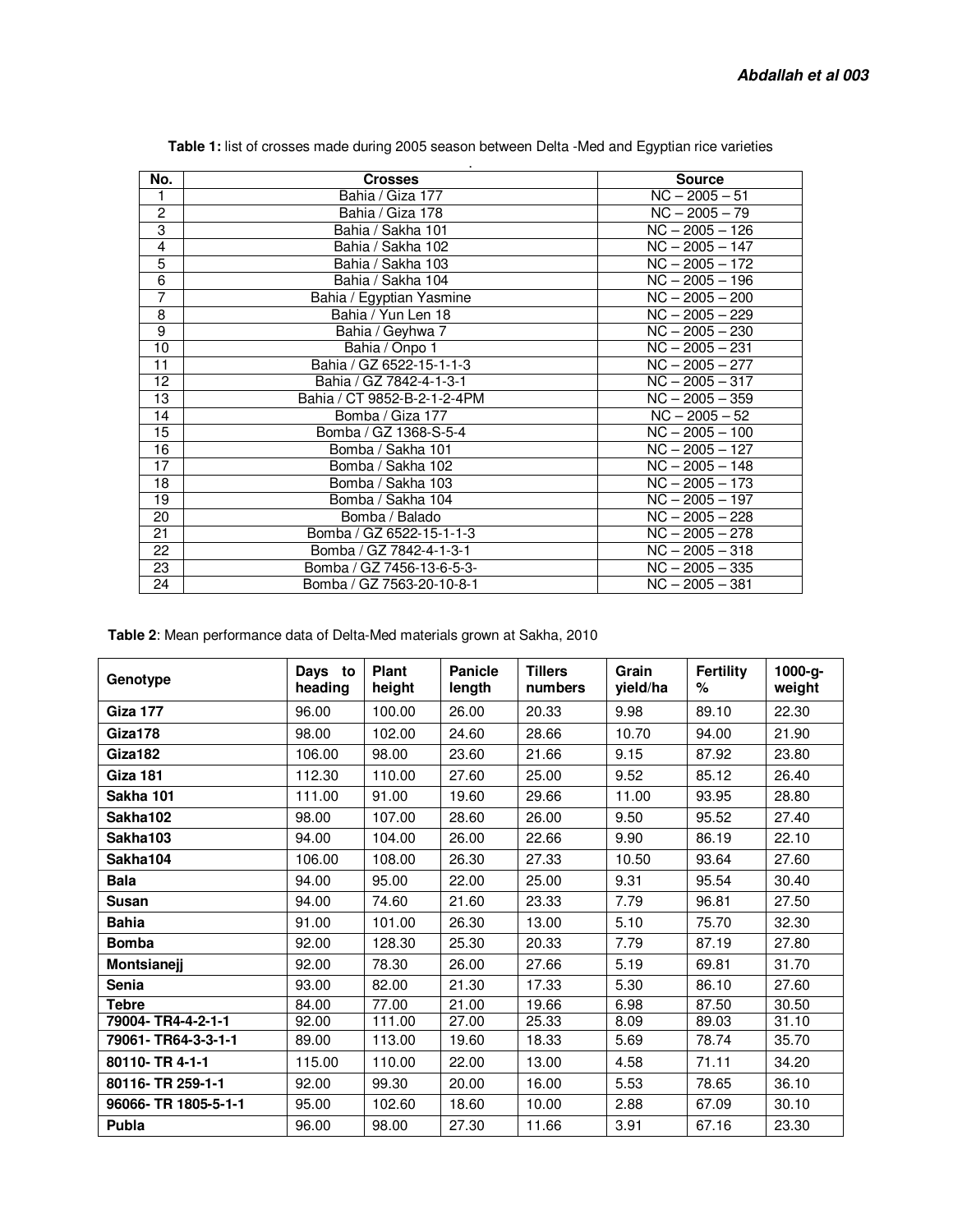## **004 Glo. Adv. Res. J. Biotechnol.**

**Table 2** Continue

| Hiipgran           | 92.00  | 106.00 | 19.30 | 18.30 | 4.11 | 88.88 | 32.80 |
|--------------------|--------|--------|-------|-------|------|-------|-------|
| <b>Thaibonet</b>   | 98.00  | 90.60  | 21.30 | 22.00 | 6.00 | 80.42 | 31.00 |
| <b>Puntal</b>      | 103.00 | 95.00  | 25.00 | 25.00 | 7.47 | 90.90 | 20.70 |
| <b>LSD at 0.05</b> | 2.50   | 2.90   | 2.30  | 2.55  | 0.70 | 5.00  | 2.20  |

**Table 3:** Biotic stress reaction of the Delta-Med tested materials under Egyptian conditions, 2010 season.

| No.             | Genotype           | <b>Blast Reaction</b> | <b>Blast Reaction</b> | <b>Borer</b><br><b>Stem</b> |
|-----------------|--------------------|-----------------------|-----------------------|-----------------------------|
|                 |                    | (Leaf)                | (nick)                | Reaction                    |
| $\mathbf{1}$    | Giza 177           |                       |                       | R                           |
| $\overline{2}$  | Giza 178           |                       |                       | <b>MR</b>                   |
| 3               | Giza 181           |                       |                       | $\mathsf{R}$                |
| $\overline{4}$  | Giza182            |                       |                       | R                           |
| $\overline{5}$  | Sakha 101          | $\overline{4}$        | 4                     | $\overline{s}$              |
| 6               | Sakha 102          |                       | 1                     | R                           |
| $\overline{7}$  | Sakha 103          | 1                     | 1                     | R                           |
| $\overline{8}$  | Sakha 104          | 5                     | 4                     | S                           |
| $\overline{9}$  | Bala               | 7                     | 7                     | <b>HS</b>                   |
| 10              | Susan              | 7                     | 7                     | S                           |
| 11              | Bahia              | 7                     | 7                     | <b>HS</b>                   |
| 12              | Bomba              | 7                     | $\overline{7}$        | S                           |
| 13              | Montsianeji        | 7                     | 7                     | <b>HS</b>                   |
| 14              | Senia              | 7                     | 7                     | <b>HS</b>                   |
| 15              | Tebre              | 5                     | $\overline{7}$        | <b>HS</b>                   |
| 16              | 79004-TR4-4-2-1-1  | 5                     | 7                     | S                           |
| $\overline{17}$ | 79061-TR64-3-3-1-1 | 7                     | 7                     | $\overline{s}$              |
| 18              | 79004-TR50-4-2-1-1 | 7                     | 7                     | $\overline{s}$              |
| 19              | 79060-TR64-3-3-1-1 | 5                     | 5                     | $\overline{HS}$             |
| 20              | 85040-TR853-4-1    | $\overline{5}$        | 5                     | S                           |
| 21              | Publa              | 7                     | 7                     | $\overline{s}$              |
| 22              | Hispgran           | 5                     | $\overline{7}$        | $\overline{s}$              |
| 23              | Thaibonet          | 7                     | 7                     | <b>HS</b>                   |
| 24              | Puntal             | 7                     | 7                     | S                           |

R= Resistant, MR= Moderate resistant ,

S= Susceptible and HS= Highly susceptible

The F1 and F2 crosses were subjected to pedigree method for selection in the segregating generations. This allows additive alleles to be accumulated in such complex traits. We had F4, F5 and F6 generations in 2010 which have been grown as F5, F6 and F7 in 2011 rice growing season. The data of each character of each F7 hybrid population (individuals) were analyzed separately by the analysis of variance, according to Panse and Sukhatme (1957). The genetic parameters i.e., phenotypic variance, genotypic variance, genetic coefficient of variation was computed according to the formula suggested by Burton (1952). Heritability in broad sense and genetic advance upon selection were computed according to Johanson et al. (1955).

### **RESULTS AND DISCUSSION**

Results of the evaluation experiment are presented in Table (2). For the 3rd year of evaluation, the Egyptian varieties exceeded the Delta-Med entries in grain yield and its components except 1000 grain weight. All Egyptian varieties exceeded 10 tons / ha. Giza 181 and Sakha 101 recorded the highest grain yield (12.43 and 12.30 t/ ha, respectively). For Spanish and Delta med genotypes, grain yield were generally low and ranged between 6.57 tons for Tebre and 9.54 tons /ha for Publa.

The Delta- Med genotypes had generally shorter duration and higher 1000 grain weight (Table 2). 1000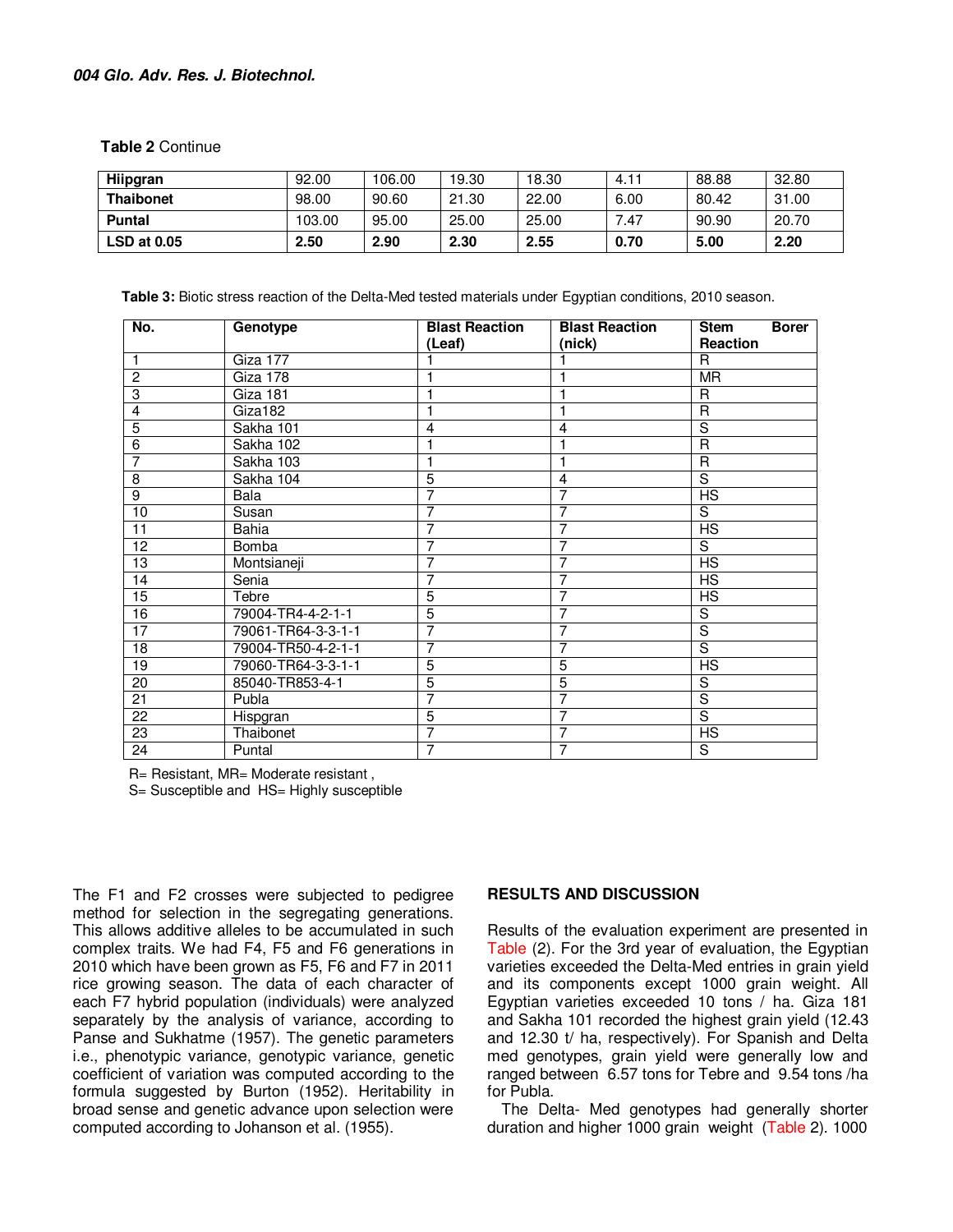| Year | Generation     | planted                  |                | <b>Selected</b>          |                |
|------|----------------|--------------------------|----------------|--------------------------|----------------|
|      |                | Lines                    | Crosses        | Lines                    | Crosses        |
|      | F <sub>1</sub> | $\overline{\phantom{a}}$ | 24             | $\blacksquare$           | 24             |
| 2006 | F <sub>2</sub> | 323                      | 24             | 286                      | 10             |
|      | F <sub>1</sub> | $\overline{\phantom{a}}$ | 16             | $\overline{\phantom{a}}$ | 16             |
| 2007 | F <sub>2</sub> | 500                      | 8              | 75                       | $\overline{7}$ |
|      | F <sub>3</sub> | 263                      | 10             | 212                      | 10             |
|      | F <sub>2</sub> | 380                      | 16             | 158                      | 15             |
| 2008 | F <sub>3</sub> | 204                      | $\overline{7}$ | 106                      | 7              |
|      | F <sub>4</sub> | 230                      | 10             | 115                      | 10             |
|      | F <sub>3</sub> | 148                      | 14             | 102                      | 10             |
| 2009 | F <sub>4</sub> | 96                       | 6              | 134                      | 6              |
|      | F <sub>5</sub> | 110                      | 9              | 100                      | 8              |
|      | F <sub>4</sub> | 101                      | 10             | 85                       | 9              |
| 2010 | F <sub>5</sub> | 128                      | 6              | 66                       | 3              |
|      | F <sub>6</sub> | 75                       | 3              | 45                       | 3              |
|      | F <sub>5</sub> | 85                       | 9              | 30                       | 9              |
| 2011 | F <sub>6</sub> | 66                       | 3              | 25                       | 3              |
|      | F7             | 45                       | 3              | 6                        | 3              |

**Table 4:** Summary of the pedigree generations of Delta-Med materials, 2010

**Table 5** : Summary of the pedigree generations of Delta-Med materials, 2011.

| Generation     | <b>Planted</b> |         | <b>Selected</b> |         |  |
|----------------|----------------|---------|-----------------|---------|--|
|                | Lines          | Crosses | Lines           | Crosses |  |
| F5             | 81             |         | 30              | 9       |  |
| F <sub>6</sub> | 43             |         | 25              |         |  |
| F7             | $\overline{5}$ |         | 6               |         |  |
| Total          | 135            | 15      | 6               | 15      |  |

grain weight for Delta med genotypes ranged from 22.70 in Puntal to 38.10 in 85040-TR853-4-1, while in case of Egyptian rice varieties, 1000 grain weight values ranged from 21.90 in Giza 178 to 28.80 in Sakha 101.

This variation detected among the Egyptian and Delta-Med genotypes will give a great opportunity to enhance the trait value for most of the studied traits by using conventional breeding to utilize such high level of variation among those genotypes.

As far as biotic stresses is concerned, Egyptian varieties exhibit also considerably higher level of resistance. The reaction of the tested materials to both blast and stem borer are presented in Table (3). Egyptian rice varieties showed higher level of resistance to blast at both leaf and nick infection except Sakha 101 and Sakha 104. These two varieties started to show a blast resistance breakdown during the last three years. Most of the Delta Med showed high level of susceptibility which may limit their use under such ecosystem.

Now we do have a pedigree breeding program specifically to the Delta Med materials we have reached up to F7 stage in 2011 rice season. The summary of the breeding program with Delta med materials are presented in (Table 4 and Table 5). A total of 45 F7 lines were selected according to their desirable characters such as high yielding ability, blast resistance, stem borer resistance, grain weight and grain quality characters. These lines will be promoted to be grown as yield trial experiments in 2012 rice season. One set of this F7 lines will be distributed to be gown in the different locations as a verification trials through technology transfer program and after that can be sent to the Delta Med countries for evaluation there.

Data from Table (6) shows that most of the selected lines have desirable values for various traits. The red color lines were superior for most of the studied traits especially for yield and its components .These lines exceeded their parental lines .In addition to its higher yield they were earlier in heading and growth duration around 130 days, heavier in grain weight, high fertility percentage. So, we have succeeded to combine Egyptian and Delta-Med desirable traits in one line. These were promoted to be grown as F7 generation in 2011 rice growing season under normal conditions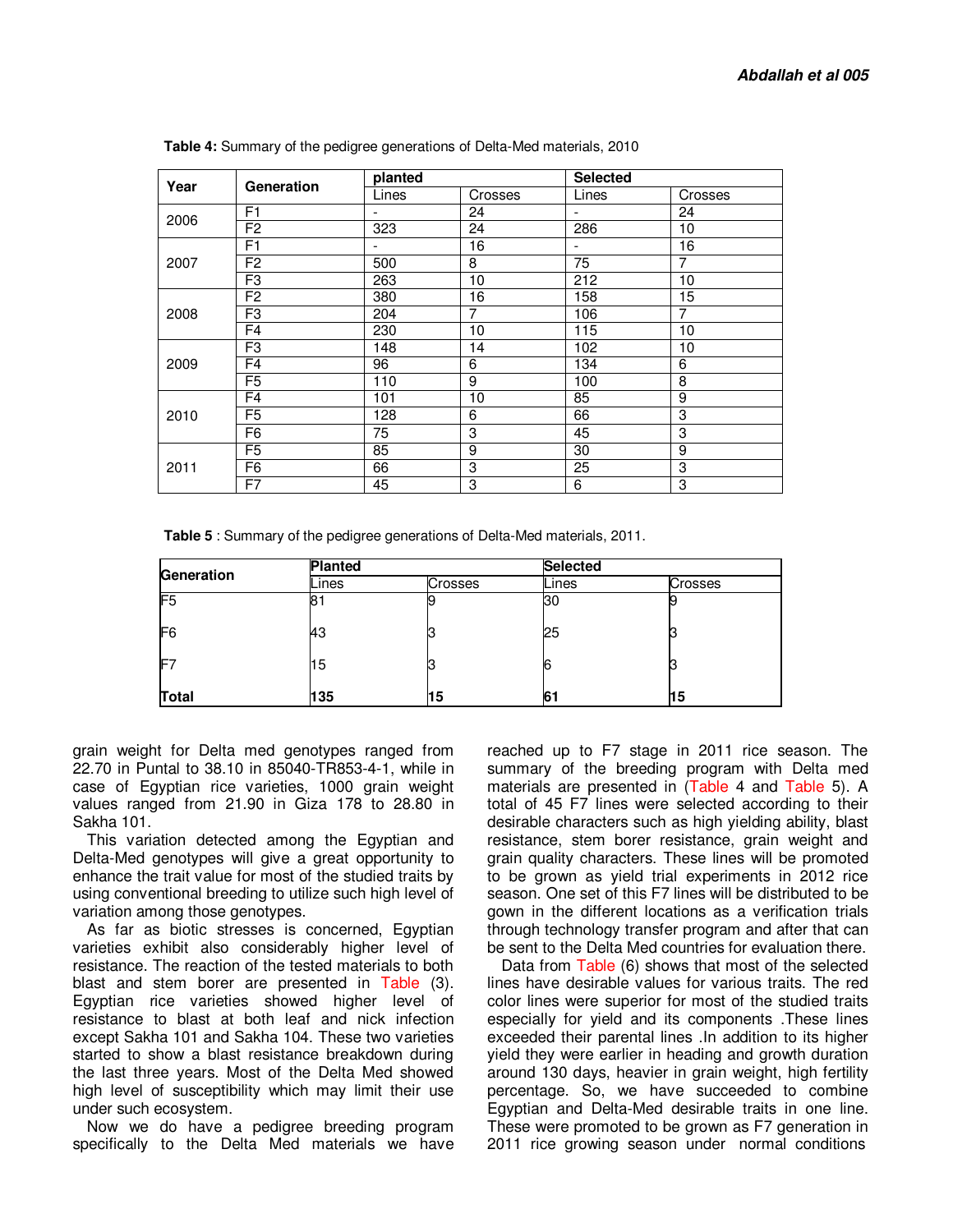| No.             | <b>Crosses</b>                   | D.H<br>(day) | P.H<br>(cm) | P.L<br>(cm) | No.till./pl<br>ant | G.y<br>(t/ha) | Fert.<br>(%) | 1000-g-<br>w<br>(g) |
|-----------------|----------------------------------|--------------|-------------|-------------|--------------------|---------------|--------------|---------------------|
| $\overline{7}$  |                                  | 99.00        | 93.00       | 20.00       | 21.00              | 7.90          | 87.00        | 23.00               |
| 18              |                                  | 102.00       | 91.00       | 19.00       | 25.00              | 10.58         | 88.00        | 25.00               |
| 21              |                                  | 100.00       | 102.00      | 20.00       | 22.00              | 10.45         | 90.00        | 26.00               |
| 25              |                                  | 100.00       | 100.00      | 19.00       | 19.00              | 8.89          | 91.00        | 26.00               |
| 26              |                                  | 99.00        | 95.00       | 21.00       | 26.00              | 10.87         | 93.00        | 26.00               |
| $\overline{27}$ | Bomba x Giza182                  | 99.00        | 110.00      | 23.00       | 19.00              | 9.19          | 89.00        | 25.00               |
| 28              |                                  | 100.00       | 88.00       | 22.00       | 20.00              | 8.02          | 86.00        | 25.00               |
| 29              |                                  | 101.00       | 97.00       | 27.00       | 30.00              | 11.22         | 92.00        | 27.00               |
| 30              |                                  | 100.00       | 105.00      | 25.00       | 29.00              | 11.38         | 94.00        | 28.00               |
| 39              |                                  | 100.00       | 100.00      | 26.00       | 22.00              | 8.49          | 87.00        | 26.00               |
| 44              |                                  | 100.00       | 90.00       | 28.00       | 28.00              | 11.00         | 92.00        | 29.00               |
| 53              |                                  | 100.00       | 93.00       | 25.00       | 24.00              | 10.75         | 94.00        | 27.00               |
| 54              | IR6554-22-<br>Bomba x<br>$2 - 3$ | 99.00        | 98.00       | 24.00       | 31.00              | 11.14         | 91.00        | 28.00               |
| 56              |                                  | 98.00        | 105.00      | 23.00       | 30.00              | 11.03         | 90.00        | 27.00               |
| 65              | Susan x Giza182                  | 99.00        | 100.00      | 22.00       | 18.00              | 7.90          | 88.00        | 25.00               |

**Table 6 :** The best selected lines (15 lines) from F6 generation ,2010.

DH= Days to heading, P.H= Plant height, P.L= Panicle length, No.till.=No. productive tillers/plant, G.y= Grain yield(t/ha),

Fert.= Fertility % and 1000-g-w= 1000 grain weight.

**Table 7:** Correlation coefficients among the traits studied of the selected lines from F7 generation.

| <b>Characters</b>                                                                                                        | Days to<br>heading | <b>Plant</b><br>height | <b>Panicle</b><br>length | No. Panicles/<br>plant      | Fertility%                                | 1000 grain<br>weight                      | Grain<br>yield                                                    |
|--------------------------------------------------------------------------------------------------------------------------|--------------------|------------------------|--------------------------|-----------------------------|-------------------------------------------|-------------------------------------------|-------------------------------------------------------------------|
| Days to heading<br>Plant height<br>Panicle length<br>No. panicles<br>Fertility%<br>1000grain weight<br>Grain yield/plant |                    | 0.230                  | 0.310<br>$0.780**$       | $0.520**$<br>0.110<br>0.150 | $0.220*$<br>$-0.220$<br>0.310<br>$0.475*$ | 0.180<br>0.250<br>0.230<br>0.210<br>0.225 | 0.300<br>0.280<br>$0.550*$<br>$0.780**$<br>$0.650**$<br>$0.850**$ |

\*Significant and \*\* highly significant

besides the Egyptian rice varieties for comparison. The Selection has been made for yield and its components as well as blast and stem borer resistance.

## **Phenotypic correlation coefficients**

Phenotypic correlation coefficients among the traits studied are shown in Table (7). Days to heading is significantly and highly significantly and positively associated with no. panicles/plant and fertility %. Plant height was positively and significantly associated with panicle length. Panicle length was highly significantly and positively correlated with grain yield per plant. No. panicles/plant was positively correlated with grain yield per plant and fertility %. One hundred grain weight and fertility percentage were significant and positively correlated with grain yield per plant. These results

were in agreement with those reported by Singh et al. (1984), Singh (1990), Banzinger et al., 2000, Laftte and and Pontuwan, 2001.

## **Genetic components**

In general, the phenotypic coefficient of variation (PCV), Table (8) was high for fertility % (110.00), number of panicles per plant (100.00), and plant height (98.00), while it was low for panicle length (40.00), days to heading (50.00) and grain yield/plant (55.00). Genotypic coefficient of variation GCV showed the same trend but the corresponding values were lower thereby implying the influence of environment on the genotypes. Heritability estimates, in general, were moderate to high for all characters studied, the values ranged from 62.00% to 76.53%. Reasonable values of